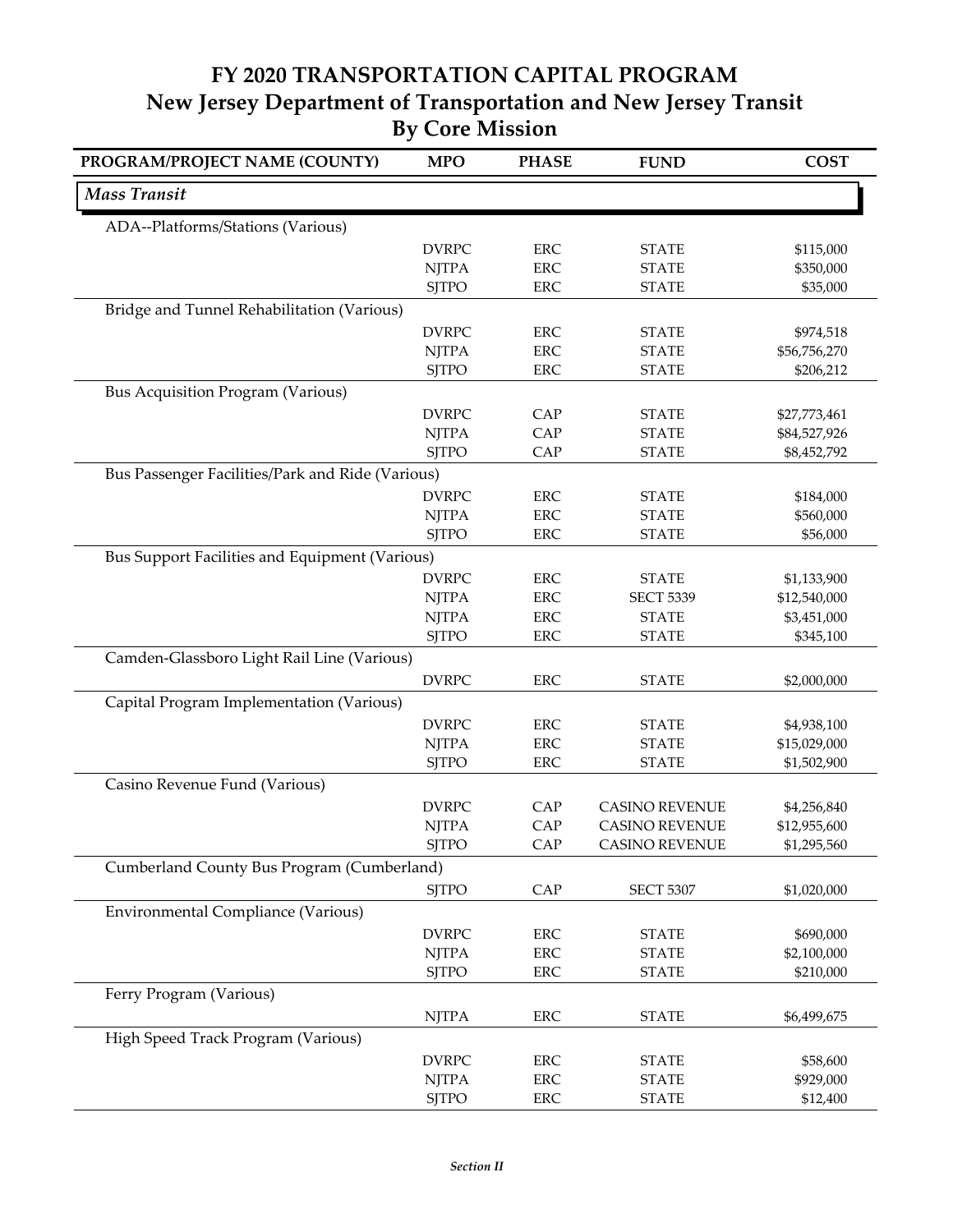| PROGRAM/PROJECT NAME (COUNTY)                         | <b>MPO</b>                   | <b>PHASE</b>              | <b>FUND</b>                          | <b>COST</b>                  |
|-------------------------------------------------------|------------------------------|---------------------------|--------------------------------------|------------------------------|
| Hudson-Bergen and Newark LRT System (Hudson)          |                              |                           |                                      |                              |
|                                                       | <b>NJTPA</b>                 | ERC                       | <b>STATE</b>                         | \$1,269,694                  |
| Hudson-Bergen LRT Northern Extension (Various)        |                              |                           |                                      |                              |
|                                                       | <b>NJTPA</b>                 | <b>ERC</b>                | <b>STATE</b>                         | \$33,000,000                 |
| Immediate Action Program (Various)                    |                              |                           |                                      |                              |
|                                                       | <b>DVRPC</b>                 | <b>ERC</b>                | <b>STATE</b>                         | \$1,418,747                  |
|                                                       | <b>NJTPA</b>                 | <b>ERC</b>                | <b>STATE</b>                         | \$5,819,230                  |
|                                                       | <b>SITPO</b>                 | ERC                       | <b>STATE</b>                         | \$420,923                    |
| Lackawanna Cutoff MOS Project (Morris)                |                              |                           |                                      |                              |
|                                                       | <b>NJTPA</b>                 | <b>ERC</b>                | <b>SECT 5307</b>                     | \$8,844,000                  |
| Light Rail Infrastructure Improvements (Various)      |                              |                           |                                      |                              |
|                                                       | <b>DVRPC</b>                 | <b>ERC</b>                | <b>STATE</b>                         | \$2,000,000                  |
|                                                       | <b>NJTPA</b>                 | <b>ERC</b>                | <b>STATE</b>                         | \$15,675,000                 |
| Locomotive Overhaul (Various)                         |                              |                           |                                      |                              |
|                                                       | <b>DVRPC</b>                 | CAP                       | <b>STATE</b>                         | \$445,535                    |
|                                                       | <b>NJTPA</b>                 | CAP                       | <b>STATE</b>                         | \$7,063,187                  |
|                                                       | <b>SJTPO</b>                 | CAP                       | <b>STATE</b>                         | \$94,277                     |
| Miscellaneous (Various)                               |                              |                           |                                      |                              |
|                                                       | <b>DVRPC</b>                 | <b>ERC</b>                | <b>STATE</b>                         | \$1,035,000                  |
|                                                       | <b>NJTPA</b>                 | <b>ERC</b>                | <b>STATE</b>                         | \$3,150,000                  |
|                                                       | <b>SJTPO</b>                 | <b>ERC</b>                | <b>STATE</b>                         | \$315,000                    |
| NEC Elizabeth Intermodal Station Improvements (Union) |                              |                           |                                      |                              |
|                                                       | <b>NJTPA</b>                 | <b>ERC</b>                | <b>SECT 5339</b>                     | \$82,000                     |
| NEC Improvements (Various)                            |                              |                           |                                      |                              |
|                                                       | <b>NJTPA</b>                 | <b>ERC</b>                | <b>SECT 5307</b>                     | \$19,710,000                 |
|                                                       | <b>NJTPA</b>                 | <b>ERC</b>                | <b>SECT 5337</b>                     | \$22,850,000                 |
|                                                       | <b>NJTPA</b>                 | <b>ERC</b>                | <b>STATE</b>                         | \$116,981,000                |
| Other Rail Station/Terminal Improvements (Various)    |                              |                           |                                      |                              |
|                                                       | <b>DVRPC</b>                 | ERC                       | <b>STATE</b>                         | \$516,266                    |
|                                                       | <b>NJTPA</b>                 | <b>ERC</b>                | <b>STATE</b>                         | \$8,184,490                  |
|                                                       | <b>SJTPO</b>                 | <b>ERC</b>                | <b>STATE</b>                         | \$109,244                    |
| Physical Plant (Various)                              |                              |                           |                                      |                              |
|                                                       | <b>DVRPC</b>                 | ERC                       | <b>STATE</b>                         | \$384,100                    |
|                                                       | <b>NJTPA</b>                 | <b>ERC</b>                | <b>STATE</b>                         | \$1,169,000                  |
|                                                       | <b>SJTPO</b>                 | ERC                       | <b>STATE</b>                         | \$116,900                    |
| Portal Bridge North (Various)                         |                              |                           |                                      |                              |
|                                                       | <b>NJTPA</b><br><b>NJTPA</b> | ${\rm ERC}$<br><b>ERC</b> | <b>OTHER</b><br><b>STATE</b>         | \$25,000,000                 |
|                                                       |                              |                           |                                      | \$26,493,250                 |
| Preventive Maintenance-Bus (Various)                  |                              |                           |                                      |                              |
|                                                       | <b>DVRPC</b><br><b>NJTPA</b> | CAP<br>CAP                | <b>SECT 5307</b><br><b>SECT 5307</b> | \$25,918,700<br>\$78,883,000 |
|                                                       | <b>SJTPO</b>                 | CAP                       | <b>SECT 5307</b>                     | \$7,888,300                  |
| Preventive Maintenance-Rail (Various)                 |                              |                           |                                      |                              |
|                                                       | <b>DVRPC</b>                 | CAP                       | <b>SECT 5307</b>                     | \$5,558,686                  |
|                                                       | <b>DVRPC</b>                 | CAP                       | <b>SECT 5337</b>                     | \$9,554,652                  |
|                                                       | <b>NJTPA</b>                 | CAP                       | <b>SECT 5307</b>                     | \$75,454,349                 |
|                                                       | <b>NJTPA</b>                 | CAP                       | <b>SECT 5337</b>                     | \$151,472,219                |
|                                                       | <b>SJTPO</b>                 | CAP                       | <b>SECT 5307</b>                     | \$1,267,964                  |
|                                                       | <b>SJTPO</b>                 | ${\rm CAP}$               | <b>SECT 5337</b>                     | \$2,021,803                  |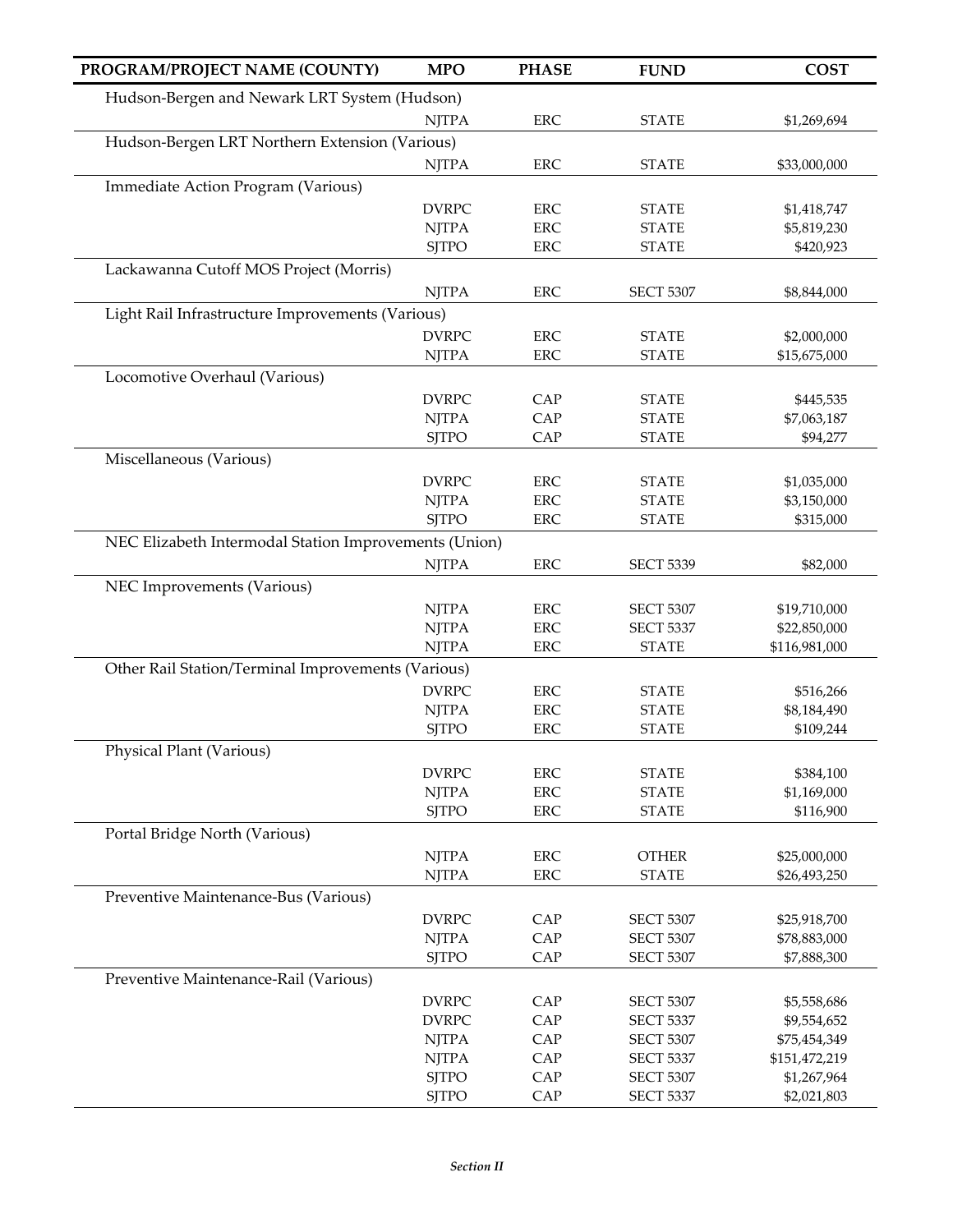| Private Carrier Equipment Program (Various)<br><b>DVRPC</b><br>CAP<br><b>STATE</b><br>\$920,000<br>CAP<br><b>NJTPA</b><br><b>STATE</b><br>\$2,800,000<br>CAP<br><b>SJTPO</b><br><b>STATE</b><br>\$280,000<br>Rail Capital Maintenance (Various)<br><b>DVRPC</b><br><b>STATE</b><br>CAP<br>\$5,789,680<br><b>NJTPA</b><br>CAP<br><b>STATE</b><br>\$91,785,200<br>CAP<br><b>SJTPO</b><br><b>STATE</b><br>\$1,225,120<br>Rail Fleet Overhaul (Various)<br><b>DVRPC</b><br>CAP<br><b>STATE</b><br>\$564,259<br>CAP<br><b>NJTPA</b><br><b>STATE</b><br>\$8,945,341<br><b>SJTPO</b><br>CAP<br><b>STATE</b><br>\$119,399<br>Rail Rolling Stock Procurement (Various)<br><b>DVRPC</b><br>CAP<br><b>SECT 5307</b><br>\$4,228,986<br>CAP<br><b>DVRPC</b><br><b>STATE</b><br>\$4,036,669<br>CAP<br><b>NJTPA</b><br><b>CMAQ</b><br>\$75,000,000<br>CAP<br><b>NJTPA</b><br><b>SECT 5307</b><br>\$67,043,143<br><b>NJTPA</b><br>CAP<br><b>STATE</b><br>\$63,994,297<br><b>SJTPO</b><br>CAP<br><b>SECT 5307</b><br>\$894,870<br><b>SJTPO</b><br>CAP<br><b>STATE</b><br>\$854,175<br>Rail Support Facilities and Equipment (Various)<br><b>DVRPC</b><br>${\rm ERC}$<br><b>STATE</b><br>\$373,472<br><b>ERC</b><br>METRO-NORTH<br><b>NJTPA</b><br>\$690,000<br><b>ERC</b><br><b>NJTPA</b><br><b>OTHER</b><br>\$12,854,000<br>ERC<br><b>NJTPA</b><br><b>SECT 5307</b><br>\$2,000,000<br><b>ERC</b><br><b>NJTPA</b><br><b>STATE</b><br>\$9,578,080<br><b>ERC</b><br><b>STATE</b><br><b>SJTPO</b><br>\$68,448<br>Safety Improvement Program (Various)<br><b>DVRPC</b><br><b>ERC</b><br><b>STATE</b><br>\$58,600<br><b>NJTPA</b><br>ERC<br><b>STATE</b><br>\$929,000<br><b>SJTPO</b><br><b>ERC</b><br><b>STATE</b><br>\$12,400<br>Section 5310 Program (Various)<br>CAP<br><b>DVRPC</b><br><b>SECT 5310</b><br>\$1,679,000<br><b>DVRPC</b><br>CAP<br><b>STATE</b><br>\$345,000<br><b>NJTPA</b><br>CAP<br><b>SECT 5310</b><br>\$5,110,000<br><b>NJTPA</b><br>CAP<br><b>STATE</b><br>\$1,050,000<br><b>SJTPO</b><br>CAP<br><b>SECT 5310</b><br>\$511,000<br>CAP<br><b>SJTPO</b><br><b>STATE</b><br>\$105,000<br>Section 5311 Program (Various)<br><b>DVRPC</b><br>CAP<br><b>MATCH</b><br>\$437,000<br>CAP<br><b>DVRPC</b><br><b>SECT 5311</b><br>\$989,000<br>CAP<br><b>DVRPC</b><br><b>STATE</b><br>\$23,000<br>CAP<br><b>NJTPA</b><br><b>MATCH</b><br>\$1,330,000<br>CAP<br><b>NJTPA</b><br><b>SECT 5311</b><br>\$3,010,000<br><b>NJTPA</b><br>CAP<br><b>STATE</b><br>\$70,000<br><b>SJTPO</b><br>CAP<br><b>MATCH</b><br>\$133,000<br><b>SJTPO</b><br>CAP<br><b>SECT 5311</b><br>\$301,000<br>CAP<br><b>SJTPO</b><br><b>STATE</b><br>\$7,000<br>Security Improvements (Various)<br><b>DVRPC</b><br>SWI<br>\$600,300<br><b>STATE</b><br>SWI<br><b>NJTPA</b><br><b>STATE</b><br>\$1,827,000<br><b>SJTPO</b><br>SWI<br><b>STATE</b><br>\$182,700 | PROGRAM/PROJECT NAME (COUNTY) | <b>MPO</b> | <b>PHASE</b> | <b>FUND</b> | <b>COST</b> |
|--------------------------------------------------------------------------------------------------------------------------------------------------------------------------------------------------------------------------------------------------------------------------------------------------------------------------------------------------------------------------------------------------------------------------------------------------------------------------------------------------------------------------------------------------------------------------------------------------------------------------------------------------------------------------------------------------------------------------------------------------------------------------------------------------------------------------------------------------------------------------------------------------------------------------------------------------------------------------------------------------------------------------------------------------------------------------------------------------------------------------------------------------------------------------------------------------------------------------------------------------------------------------------------------------------------------------------------------------------------------------------------------------------------------------------------------------------------------------------------------------------------------------------------------------------------------------------------------------------------------------------------------------------------------------------------------------------------------------------------------------------------------------------------------------------------------------------------------------------------------------------------------------------------------------------------------------------------------------------------------------------------------------------------------------------------------------------------------------------------------------------------------------------------------------------------------------------------------------------------------------------------------------------------------------------------------------------------------------------------------------------------------------------------------------------------------------------------------------------------------------------------------------------------------------------------------------------------------------------------------------------------------------------------------------------------------------------------------------------------------------------------------------------------------------------------------------|-------------------------------|------------|--------------|-------------|-------------|
|                                                                                                                                                                                                                                                                                                                                                                                                                                                                                                                                                                                                                                                                                                                                                                                                                                                                                                                                                                                                                                                                                                                                                                                                                                                                                                                                                                                                                                                                                                                                                                                                                                                                                                                                                                                                                                                                                                                                                                                                                                                                                                                                                                                                                                                                                                                                                                                                                                                                                                                                                                                                                                                                                                                                                                                                                          |                               |            |              |             |             |
|                                                                                                                                                                                                                                                                                                                                                                                                                                                                                                                                                                                                                                                                                                                                                                                                                                                                                                                                                                                                                                                                                                                                                                                                                                                                                                                                                                                                                                                                                                                                                                                                                                                                                                                                                                                                                                                                                                                                                                                                                                                                                                                                                                                                                                                                                                                                                                                                                                                                                                                                                                                                                                                                                                                                                                                                                          |                               |            |              |             |             |
|                                                                                                                                                                                                                                                                                                                                                                                                                                                                                                                                                                                                                                                                                                                                                                                                                                                                                                                                                                                                                                                                                                                                                                                                                                                                                                                                                                                                                                                                                                                                                                                                                                                                                                                                                                                                                                                                                                                                                                                                                                                                                                                                                                                                                                                                                                                                                                                                                                                                                                                                                                                                                                                                                                                                                                                                                          |                               |            |              |             |             |
|                                                                                                                                                                                                                                                                                                                                                                                                                                                                                                                                                                                                                                                                                                                                                                                                                                                                                                                                                                                                                                                                                                                                                                                                                                                                                                                                                                                                                                                                                                                                                                                                                                                                                                                                                                                                                                                                                                                                                                                                                                                                                                                                                                                                                                                                                                                                                                                                                                                                                                                                                                                                                                                                                                                                                                                                                          |                               |            |              |             |             |
|                                                                                                                                                                                                                                                                                                                                                                                                                                                                                                                                                                                                                                                                                                                                                                                                                                                                                                                                                                                                                                                                                                                                                                                                                                                                                                                                                                                                                                                                                                                                                                                                                                                                                                                                                                                                                                                                                                                                                                                                                                                                                                                                                                                                                                                                                                                                                                                                                                                                                                                                                                                                                                                                                                                                                                                                                          |                               |            |              |             |             |
|                                                                                                                                                                                                                                                                                                                                                                                                                                                                                                                                                                                                                                                                                                                                                                                                                                                                                                                                                                                                                                                                                                                                                                                                                                                                                                                                                                                                                                                                                                                                                                                                                                                                                                                                                                                                                                                                                                                                                                                                                                                                                                                                                                                                                                                                                                                                                                                                                                                                                                                                                                                                                                                                                                                                                                                                                          |                               |            |              |             |             |
|                                                                                                                                                                                                                                                                                                                                                                                                                                                                                                                                                                                                                                                                                                                                                                                                                                                                                                                                                                                                                                                                                                                                                                                                                                                                                                                                                                                                                                                                                                                                                                                                                                                                                                                                                                                                                                                                                                                                                                                                                                                                                                                                                                                                                                                                                                                                                                                                                                                                                                                                                                                                                                                                                                                                                                                                                          |                               |            |              |             |             |
|                                                                                                                                                                                                                                                                                                                                                                                                                                                                                                                                                                                                                                                                                                                                                                                                                                                                                                                                                                                                                                                                                                                                                                                                                                                                                                                                                                                                                                                                                                                                                                                                                                                                                                                                                                                                                                                                                                                                                                                                                                                                                                                                                                                                                                                                                                                                                                                                                                                                                                                                                                                                                                                                                                                                                                                                                          |                               |            |              |             |             |
|                                                                                                                                                                                                                                                                                                                                                                                                                                                                                                                                                                                                                                                                                                                                                                                                                                                                                                                                                                                                                                                                                                                                                                                                                                                                                                                                                                                                                                                                                                                                                                                                                                                                                                                                                                                                                                                                                                                                                                                                                                                                                                                                                                                                                                                                                                                                                                                                                                                                                                                                                                                                                                                                                                                                                                                                                          |                               |            |              |             |             |
|                                                                                                                                                                                                                                                                                                                                                                                                                                                                                                                                                                                                                                                                                                                                                                                                                                                                                                                                                                                                                                                                                                                                                                                                                                                                                                                                                                                                                                                                                                                                                                                                                                                                                                                                                                                                                                                                                                                                                                                                                                                                                                                                                                                                                                                                                                                                                                                                                                                                                                                                                                                                                                                                                                                                                                                                                          |                               |            |              |             |             |
|                                                                                                                                                                                                                                                                                                                                                                                                                                                                                                                                                                                                                                                                                                                                                                                                                                                                                                                                                                                                                                                                                                                                                                                                                                                                                                                                                                                                                                                                                                                                                                                                                                                                                                                                                                                                                                                                                                                                                                                                                                                                                                                                                                                                                                                                                                                                                                                                                                                                                                                                                                                                                                                                                                                                                                                                                          |                               |            |              |             |             |
|                                                                                                                                                                                                                                                                                                                                                                                                                                                                                                                                                                                                                                                                                                                                                                                                                                                                                                                                                                                                                                                                                                                                                                                                                                                                                                                                                                                                                                                                                                                                                                                                                                                                                                                                                                                                                                                                                                                                                                                                                                                                                                                                                                                                                                                                                                                                                                                                                                                                                                                                                                                                                                                                                                                                                                                                                          |                               |            |              |             |             |
|                                                                                                                                                                                                                                                                                                                                                                                                                                                                                                                                                                                                                                                                                                                                                                                                                                                                                                                                                                                                                                                                                                                                                                                                                                                                                                                                                                                                                                                                                                                                                                                                                                                                                                                                                                                                                                                                                                                                                                                                                                                                                                                                                                                                                                                                                                                                                                                                                                                                                                                                                                                                                                                                                                                                                                                                                          |                               |            |              |             |             |
|                                                                                                                                                                                                                                                                                                                                                                                                                                                                                                                                                                                                                                                                                                                                                                                                                                                                                                                                                                                                                                                                                                                                                                                                                                                                                                                                                                                                                                                                                                                                                                                                                                                                                                                                                                                                                                                                                                                                                                                                                                                                                                                                                                                                                                                                                                                                                                                                                                                                                                                                                                                                                                                                                                                                                                                                                          |                               |            |              |             |             |
|                                                                                                                                                                                                                                                                                                                                                                                                                                                                                                                                                                                                                                                                                                                                                                                                                                                                                                                                                                                                                                                                                                                                                                                                                                                                                                                                                                                                                                                                                                                                                                                                                                                                                                                                                                                                                                                                                                                                                                                                                                                                                                                                                                                                                                                                                                                                                                                                                                                                                                                                                                                                                                                                                                                                                                                                                          |                               |            |              |             |             |
|                                                                                                                                                                                                                                                                                                                                                                                                                                                                                                                                                                                                                                                                                                                                                                                                                                                                                                                                                                                                                                                                                                                                                                                                                                                                                                                                                                                                                                                                                                                                                                                                                                                                                                                                                                                                                                                                                                                                                                                                                                                                                                                                                                                                                                                                                                                                                                                                                                                                                                                                                                                                                                                                                                                                                                                                                          |                               |            |              |             |             |
|                                                                                                                                                                                                                                                                                                                                                                                                                                                                                                                                                                                                                                                                                                                                                                                                                                                                                                                                                                                                                                                                                                                                                                                                                                                                                                                                                                                                                                                                                                                                                                                                                                                                                                                                                                                                                                                                                                                                                                                                                                                                                                                                                                                                                                                                                                                                                                                                                                                                                                                                                                                                                                                                                                                                                                                                                          |                               |            |              |             |             |
|                                                                                                                                                                                                                                                                                                                                                                                                                                                                                                                                                                                                                                                                                                                                                                                                                                                                                                                                                                                                                                                                                                                                                                                                                                                                                                                                                                                                                                                                                                                                                                                                                                                                                                                                                                                                                                                                                                                                                                                                                                                                                                                                                                                                                                                                                                                                                                                                                                                                                                                                                                                                                                                                                                                                                                                                                          |                               |            |              |             |             |
|                                                                                                                                                                                                                                                                                                                                                                                                                                                                                                                                                                                                                                                                                                                                                                                                                                                                                                                                                                                                                                                                                                                                                                                                                                                                                                                                                                                                                                                                                                                                                                                                                                                                                                                                                                                                                                                                                                                                                                                                                                                                                                                                                                                                                                                                                                                                                                                                                                                                                                                                                                                                                                                                                                                                                                                                                          |                               |            |              |             |             |
|                                                                                                                                                                                                                                                                                                                                                                                                                                                                                                                                                                                                                                                                                                                                                                                                                                                                                                                                                                                                                                                                                                                                                                                                                                                                                                                                                                                                                                                                                                                                                                                                                                                                                                                                                                                                                                                                                                                                                                                                                                                                                                                                                                                                                                                                                                                                                                                                                                                                                                                                                                                                                                                                                                                                                                                                                          |                               |            |              |             |             |
|                                                                                                                                                                                                                                                                                                                                                                                                                                                                                                                                                                                                                                                                                                                                                                                                                                                                                                                                                                                                                                                                                                                                                                                                                                                                                                                                                                                                                                                                                                                                                                                                                                                                                                                                                                                                                                                                                                                                                                                                                                                                                                                                                                                                                                                                                                                                                                                                                                                                                                                                                                                                                                                                                                                                                                                                                          |                               |            |              |             |             |
|                                                                                                                                                                                                                                                                                                                                                                                                                                                                                                                                                                                                                                                                                                                                                                                                                                                                                                                                                                                                                                                                                                                                                                                                                                                                                                                                                                                                                                                                                                                                                                                                                                                                                                                                                                                                                                                                                                                                                                                                                                                                                                                                                                                                                                                                                                                                                                                                                                                                                                                                                                                                                                                                                                                                                                                                                          |                               |            |              |             |             |
|                                                                                                                                                                                                                                                                                                                                                                                                                                                                                                                                                                                                                                                                                                                                                                                                                                                                                                                                                                                                                                                                                                                                                                                                                                                                                                                                                                                                                                                                                                                                                                                                                                                                                                                                                                                                                                                                                                                                                                                                                                                                                                                                                                                                                                                                                                                                                                                                                                                                                                                                                                                                                                                                                                                                                                                                                          |                               |            |              |             |             |
|                                                                                                                                                                                                                                                                                                                                                                                                                                                                                                                                                                                                                                                                                                                                                                                                                                                                                                                                                                                                                                                                                                                                                                                                                                                                                                                                                                                                                                                                                                                                                                                                                                                                                                                                                                                                                                                                                                                                                                                                                                                                                                                                                                                                                                                                                                                                                                                                                                                                                                                                                                                                                                                                                                                                                                                                                          |                               |            |              |             |             |
|                                                                                                                                                                                                                                                                                                                                                                                                                                                                                                                                                                                                                                                                                                                                                                                                                                                                                                                                                                                                                                                                                                                                                                                                                                                                                                                                                                                                                                                                                                                                                                                                                                                                                                                                                                                                                                                                                                                                                                                                                                                                                                                                                                                                                                                                                                                                                                                                                                                                                                                                                                                                                                                                                                                                                                                                                          |                               |            |              |             |             |
|                                                                                                                                                                                                                                                                                                                                                                                                                                                                                                                                                                                                                                                                                                                                                                                                                                                                                                                                                                                                                                                                                                                                                                                                                                                                                                                                                                                                                                                                                                                                                                                                                                                                                                                                                                                                                                                                                                                                                                                                                                                                                                                                                                                                                                                                                                                                                                                                                                                                                                                                                                                                                                                                                                                                                                                                                          |                               |            |              |             |             |
|                                                                                                                                                                                                                                                                                                                                                                                                                                                                                                                                                                                                                                                                                                                                                                                                                                                                                                                                                                                                                                                                                                                                                                                                                                                                                                                                                                                                                                                                                                                                                                                                                                                                                                                                                                                                                                                                                                                                                                                                                                                                                                                                                                                                                                                                                                                                                                                                                                                                                                                                                                                                                                                                                                                                                                                                                          |                               |            |              |             |             |
|                                                                                                                                                                                                                                                                                                                                                                                                                                                                                                                                                                                                                                                                                                                                                                                                                                                                                                                                                                                                                                                                                                                                                                                                                                                                                                                                                                                                                                                                                                                                                                                                                                                                                                                                                                                                                                                                                                                                                                                                                                                                                                                                                                                                                                                                                                                                                                                                                                                                                                                                                                                                                                                                                                                                                                                                                          |                               |            |              |             |             |
|                                                                                                                                                                                                                                                                                                                                                                                                                                                                                                                                                                                                                                                                                                                                                                                                                                                                                                                                                                                                                                                                                                                                                                                                                                                                                                                                                                                                                                                                                                                                                                                                                                                                                                                                                                                                                                                                                                                                                                                                                                                                                                                                                                                                                                                                                                                                                                                                                                                                                                                                                                                                                                                                                                                                                                                                                          |                               |            |              |             |             |
|                                                                                                                                                                                                                                                                                                                                                                                                                                                                                                                                                                                                                                                                                                                                                                                                                                                                                                                                                                                                                                                                                                                                                                                                                                                                                                                                                                                                                                                                                                                                                                                                                                                                                                                                                                                                                                                                                                                                                                                                                                                                                                                                                                                                                                                                                                                                                                                                                                                                                                                                                                                                                                                                                                                                                                                                                          |                               |            |              |             |             |
|                                                                                                                                                                                                                                                                                                                                                                                                                                                                                                                                                                                                                                                                                                                                                                                                                                                                                                                                                                                                                                                                                                                                                                                                                                                                                                                                                                                                                                                                                                                                                                                                                                                                                                                                                                                                                                                                                                                                                                                                                                                                                                                                                                                                                                                                                                                                                                                                                                                                                                                                                                                                                                                                                                                                                                                                                          |                               |            |              |             |             |
|                                                                                                                                                                                                                                                                                                                                                                                                                                                                                                                                                                                                                                                                                                                                                                                                                                                                                                                                                                                                                                                                                                                                                                                                                                                                                                                                                                                                                                                                                                                                                                                                                                                                                                                                                                                                                                                                                                                                                                                                                                                                                                                                                                                                                                                                                                                                                                                                                                                                                                                                                                                                                                                                                                                                                                                                                          |                               |            |              |             |             |
|                                                                                                                                                                                                                                                                                                                                                                                                                                                                                                                                                                                                                                                                                                                                                                                                                                                                                                                                                                                                                                                                                                                                                                                                                                                                                                                                                                                                                                                                                                                                                                                                                                                                                                                                                                                                                                                                                                                                                                                                                                                                                                                                                                                                                                                                                                                                                                                                                                                                                                                                                                                                                                                                                                                                                                                                                          |                               |            |              |             |             |
|                                                                                                                                                                                                                                                                                                                                                                                                                                                                                                                                                                                                                                                                                                                                                                                                                                                                                                                                                                                                                                                                                                                                                                                                                                                                                                                                                                                                                                                                                                                                                                                                                                                                                                                                                                                                                                                                                                                                                                                                                                                                                                                                                                                                                                                                                                                                                                                                                                                                                                                                                                                                                                                                                                                                                                                                                          |                               |            |              |             |             |
|                                                                                                                                                                                                                                                                                                                                                                                                                                                                                                                                                                                                                                                                                                                                                                                                                                                                                                                                                                                                                                                                                                                                                                                                                                                                                                                                                                                                                                                                                                                                                                                                                                                                                                                                                                                                                                                                                                                                                                                                                                                                                                                                                                                                                                                                                                                                                                                                                                                                                                                                                                                                                                                                                                                                                                                                                          |                               |            |              |             |             |
|                                                                                                                                                                                                                                                                                                                                                                                                                                                                                                                                                                                                                                                                                                                                                                                                                                                                                                                                                                                                                                                                                                                                                                                                                                                                                                                                                                                                                                                                                                                                                                                                                                                                                                                                                                                                                                                                                                                                                                                                                                                                                                                                                                                                                                                                                                                                                                                                                                                                                                                                                                                                                                                                                                                                                                                                                          |                               |            |              |             |             |
|                                                                                                                                                                                                                                                                                                                                                                                                                                                                                                                                                                                                                                                                                                                                                                                                                                                                                                                                                                                                                                                                                                                                                                                                                                                                                                                                                                                                                                                                                                                                                                                                                                                                                                                                                                                                                                                                                                                                                                                                                                                                                                                                                                                                                                                                                                                                                                                                                                                                                                                                                                                                                                                                                                                                                                                                                          |                               |            |              |             |             |
|                                                                                                                                                                                                                                                                                                                                                                                                                                                                                                                                                                                                                                                                                                                                                                                                                                                                                                                                                                                                                                                                                                                                                                                                                                                                                                                                                                                                                                                                                                                                                                                                                                                                                                                                                                                                                                                                                                                                                                                                                                                                                                                                                                                                                                                                                                                                                                                                                                                                                                                                                                                                                                                                                                                                                                                                                          |                               |            |              |             |             |
|                                                                                                                                                                                                                                                                                                                                                                                                                                                                                                                                                                                                                                                                                                                                                                                                                                                                                                                                                                                                                                                                                                                                                                                                                                                                                                                                                                                                                                                                                                                                                                                                                                                                                                                                                                                                                                                                                                                                                                                                                                                                                                                                                                                                                                                                                                                                                                                                                                                                                                                                                                                                                                                                                                                                                                                                                          |                               |            |              |             |             |
|                                                                                                                                                                                                                                                                                                                                                                                                                                                                                                                                                                                                                                                                                                                                                                                                                                                                                                                                                                                                                                                                                                                                                                                                                                                                                                                                                                                                                                                                                                                                                                                                                                                                                                                                                                                                                                                                                                                                                                                                                                                                                                                                                                                                                                                                                                                                                                                                                                                                                                                                                                                                                                                                                                                                                                                                                          |                               |            |              |             |             |
|                                                                                                                                                                                                                                                                                                                                                                                                                                                                                                                                                                                                                                                                                                                                                                                                                                                                                                                                                                                                                                                                                                                                                                                                                                                                                                                                                                                                                                                                                                                                                                                                                                                                                                                                                                                                                                                                                                                                                                                                                                                                                                                                                                                                                                                                                                                                                                                                                                                                                                                                                                                                                                                                                                                                                                                                                          |                               |            |              |             |             |
|                                                                                                                                                                                                                                                                                                                                                                                                                                                                                                                                                                                                                                                                                                                                                                                                                                                                                                                                                                                                                                                                                                                                                                                                                                                                                                                                                                                                                                                                                                                                                                                                                                                                                                                                                                                                                                                                                                                                                                                                                                                                                                                                                                                                                                                                                                                                                                                                                                                                                                                                                                                                                                                                                                                                                                                                                          |                               |            |              |             |             |
|                                                                                                                                                                                                                                                                                                                                                                                                                                                                                                                                                                                                                                                                                                                                                                                                                                                                                                                                                                                                                                                                                                                                                                                                                                                                                                                                                                                                                                                                                                                                                                                                                                                                                                                                                                                                                                                                                                                                                                                                                                                                                                                                                                                                                                                                                                                                                                                                                                                                                                                                                                                                                                                                                                                                                                                                                          |                               |            |              |             |             |
|                                                                                                                                                                                                                                                                                                                                                                                                                                                                                                                                                                                                                                                                                                                                                                                                                                                                                                                                                                                                                                                                                                                                                                                                                                                                                                                                                                                                                                                                                                                                                                                                                                                                                                                                                                                                                                                                                                                                                                                                                                                                                                                                                                                                                                                                                                                                                                                                                                                                                                                                                                                                                                                                                                                                                                                                                          |                               |            |              |             |             |
|                                                                                                                                                                                                                                                                                                                                                                                                                                                                                                                                                                                                                                                                                                                                                                                                                                                                                                                                                                                                                                                                                                                                                                                                                                                                                                                                                                                                                                                                                                                                                                                                                                                                                                                                                                                                                                                                                                                                                                                                                                                                                                                                                                                                                                                                                                                                                                                                                                                                                                                                                                                                                                                                                                                                                                                                                          |                               |            |              |             |             |
|                                                                                                                                                                                                                                                                                                                                                                                                                                                                                                                                                                                                                                                                                                                                                                                                                                                                                                                                                                                                                                                                                                                                                                                                                                                                                                                                                                                                                                                                                                                                                                                                                                                                                                                                                                                                                                                                                                                                                                                                                                                                                                                                                                                                                                                                                                                                                                                                                                                                                                                                                                                                                                                                                                                                                                                                                          |                               |            |              |             |             |
|                                                                                                                                                                                                                                                                                                                                                                                                                                                                                                                                                                                                                                                                                                                                                                                                                                                                                                                                                                                                                                                                                                                                                                                                                                                                                                                                                                                                                                                                                                                                                                                                                                                                                                                                                                                                                                                                                                                                                                                                                                                                                                                                                                                                                                                                                                                                                                                                                                                                                                                                                                                                                                                                                                                                                                                                                          |                               |            |              |             |             |
|                                                                                                                                                                                                                                                                                                                                                                                                                                                                                                                                                                                                                                                                                                                                                                                                                                                                                                                                                                                                                                                                                                                                                                                                                                                                                                                                                                                                                                                                                                                                                                                                                                                                                                                                                                                                                                                                                                                                                                                                                                                                                                                                                                                                                                                                                                                                                                                                                                                                                                                                                                                                                                                                                                                                                                                                                          |                               |            |              |             |             |
|                                                                                                                                                                                                                                                                                                                                                                                                                                                                                                                                                                                                                                                                                                                                                                                                                                                                                                                                                                                                                                                                                                                                                                                                                                                                                                                                                                                                                                                                                                                                                                                                                                                                                                                                                                                                                                                                                                                                                                                                                                                                                                                                                                                                                                                                                                                                                                                                                                                                                                                                                                                                                                                                                                                                                                                                                          |                               |            |              |             |             |
|                                                                                                                                                                                                                                                                                                                                                                                                                                                                                                                                                                                                                                                                                                                                                                                                                                                                                                                                                                                                                                                                                                                                                                                                                                                                                                                                                                                                                                                                                                                                                                                                                                                                                                                                                                                                                                                                                                                                                                                                                                                                                                                                                                                                                                                                                                                                                                                                                                                                                                                                                                                                                                                                                                                                                                                                                          |                               |            |              |             |             |